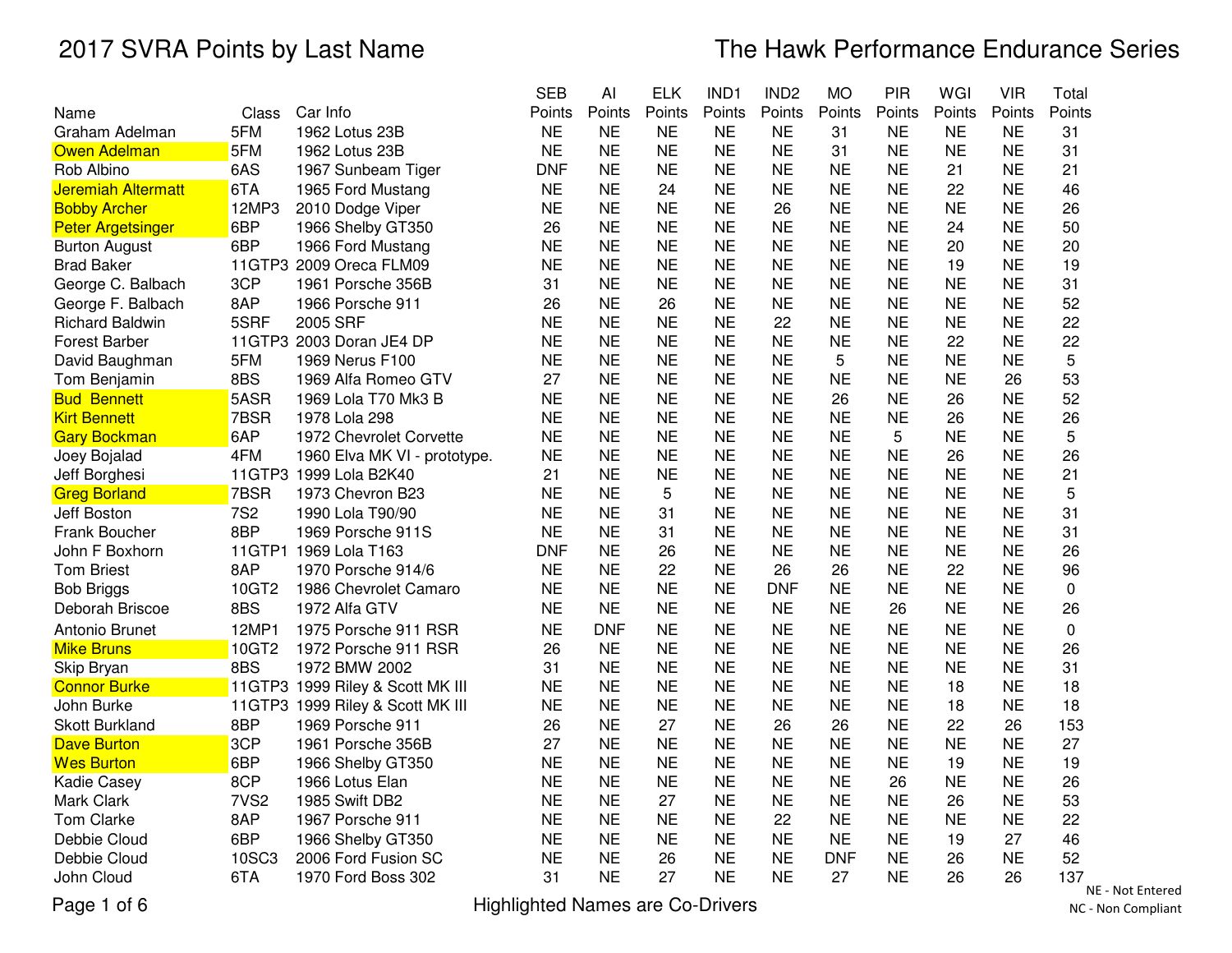|                         |                  |                                      | <b>SEB</b> | Al        | <b>ELK</b> | IND1      | IND <sub>2</sub> | <b>MO</b>  | PIR       | WGI       | <b>VIR</b> | Total              |
|-------------------------|------------------|--------------------------------------|------------|-----------|------------|-----------|------------------|------------|-----------|-----------|------------|--------------------|
| Name                    | Class            | Car Info                             | Points     | Points    | Points     | Points    | Points           | Points     | Points    | Points    | Points     | Points             |
| John Cloud              | 10GT4            | 2000 Ford Mustang Cobra              | 5          | <b>NE</b> | 26         | <b>NE</b> | <b>NE</b>        | 26         | <b>NE</b> | 22        | <b>NE</b>  | 79                 |
| <b>Bernie Codosh</b>    | 6TA              | 1968 Chevrolet Camaro                | 24         | <b>NE</b> | <b>NE</b>  | <b>NE</b> | <b>NE</b>        | <b>NE</b>  | <b>NE</b> | <b>NE</b> | <b>NE</b>  | 24                 |
| <b>Arthur Cook</b>      | 5FM              | 1965 Elva MK 8                       | <b>NE</b>  | <b>NE</b> | <b>NE</b>  | <b>NE</b> | <b>NE</b>        | <b>NE</b>  | 26        | <b>NE</b> | <b>NE</b>  | 26                 |
| Mark Coombs             | <b>7S2</b>       | 1990 Lola T90/90                     | <b>NE</b>  | <b>NE</b> | 27         | <b>NE</b> | <b>NE</b>        | 5          | <b>NE</b> | <b>NE</b> | <b>NE</b>  | 32                 |
| James Cope              | 7VS <sub>2</sub> | 1986 Swift DB2                       | <b>NE</b>  | <b>NE</b> | 31         | <b>NE</b> | <b>NE</b>        | <b>NE</b>  | <b>NE</b> | <b>NE</b> | <b>NE</b>  | 31                 |
| <b>Matt Crandall</b>    | 6AP              | 1968 Chevrolet Camaro                | <b>NE</b>  | <b>NE</b> | <b>NE</b>  | <b>NE</b> | <b>NE</b>        | <b>NE</b>  | 31        | <b>NE</b> | <b>NE</b>  | 31                 |
| Roy Crowninshield       | 8BS              | 1971 Alfa Romeo GTV                  | <b>NE</b>  | <b>NE</b> | <b>NE</b>  | <b>NE</b> | <b>NE</b>        | 22         | <b>NE</b> | <b>NE</b> | <b>NE</b>  | 22                 |
| <b>Eric Curran</b>      |                  | 11GTP3 2010 Coyote Daytona Prototype | 31         | <b>NE</b> | <b>NE</b>  | <b>NE</b> | <b>NE</b>        | <b>NE</b>  | <b>NE</b> | <b>NE</b> | <b>NE</b>  | 31                 |
| Norm Daniels            | 6AP              | 1968 Chevrolet Camaro                | <b>NE</b>  | <b>NE</b> | <b>NE</b>  | <b>NE</b> | <b>NE</b>        | <b>NE</b>  | 31        | <b>NE</b> | <b>NE</b>  | 31                 |
| Dennis Daugs            | 8BP              | 1965 Porsche 911                     | <b>NE</b>  | <b>NE</b> | <b>NE</b>  | <b>NE</b> | <b>NE</b>        | <b>NE</b>  | 26        | <b>NE</b> | <b>NE</b>  | 26                 |
| Rob Davenport           | 8BS              | 1972 Alfa Romeo GTV                  | <b>NE</b>  | <b>NE</b> | <b>NE</b>  | <b>NE</b> | 26               | <b>NE</b>  | <b>NE</b> | <b>NE</b> | <b>NE</b>  | 26                 |
| <b>Steven Davison</b>   | 4NC              | 1962 Jaguar E Type Coupe             | <b>NE</b>  | <b>NE</b> | <b>NE</b>  | <b>NE</b> | <b>NE</b>        | <b>NE</b>  | <b>NE</b> | <b>NC</b> | <b>NE</b>  | 0                  |
| <b>Steven Davison</b>   | 10GT4            | 2009 Aston Martin GT4                | 5          | <b>NE</b> | <b>NE</b>  | <b>NE</b> | 31               | <b>NE</b>  | <b>NE</b> | <b>NC</b> | 26         | 62                 |
| <b>Richard De Wolf</b>  | 6AP              | 1969 Chevrolet Corvette              | <b>NE</b>  | <b>NE</b> | <b>NE</b>  | <b>NE</b> | <b>NE</b>        | <b>NE</b>  | 22        | <b>NE</b> | <b>NE</b>  | 22                 |
| Jonathan DeGaynor       | 4BM              | 1959 Devin JM Mk1 Special            | <b>NE</b>  | <b>NE</b> | <b>NE</b>  | <b>NE</b> | <b>NE</b>        | <b>DNF</b> | <b>NE</b> | <b>NE</b> | <b>NE</b>  | 0                  |
| George Del Canto        | 6TA              | 1969 Ford Mustang                    | 5          | <b>NE</b> | <b>NE</b>  | <b>NE</b> | <b>NE</b>        | 24         | <b>NE</b> | <b>NE</b> | <b>NE</b>  | 29                 |
| Kurt DelBene            | 4FM              | 1960 Lola MK1                        | <b>NE</b>  | <b>NE</b> | <b>NE</b>  | <b>NE</b> | <b>NE</b>        | <b>NE</b>  | 22        | <b>NE</b> | <b>NE</b>  | 22                 |
| Chris DeMinco           | 8CP              | 1979 Mazda RX7                       | <b>NE</b>  | <b>NE</b> | <b>NE</b>  | <b>NE</b> | <b>NE</b>        | 26         | <b>NE</b> | <b>NE</b> | <b>NE</b>  | 26                 |
| <b>Jeff Devine</b>      | 3DP              | 1967 MG B Roadster                   | <b>NE</b>  | <b>NE</b> | <b>NE</b>  | <b>NE</b> | <b>NE</b>        | <b>NE</b>  | <b>NE</b> | 16        | <b>NE</b>  | 16                 |
| Charlie DiPasquale      |                  | 11GTP3 2006 Stohr WF1                | <b>NE</b>  | <b>NE</b> | <b>NE</b>  | <b>NE</b> | <b>NE</b>        | <b>NE</b>  | <b>NE</b> | 17        | <b>NE</b>  | 17                 |
| <b>Bruce Domeck</b>     | 5FM              | 1969 Nerus F100                      | <b>NE</b>  | <b>NE</b> | <b>NE</b>  | <b>NE</b> | <b>NE</b>        | 5          | <b>NE</b> | <b>NE</b> | <b>NE</b>  | 5                  |
| Steven Egger            | 2CF              | 1979 Lola T540                       | <b>NE</b>  | <b>NE</b> | <b>NE</b>  | 26        | <b>NE</b>        | <b>NE</b>  | <b>NE</b> | <b>NE</b> | <b>NE</b>  | 26                 |
| <b>Mitchell Eitel</b>   | 4NC              | 1964 Elva MK7S                       | NE         | <b>NE</b> | <b>NE</b>  | <b>NE</b> | <b>NE</b>        | <b>NE</b>  | NE        | <b>NC</b> | <b>NE</b>  | $\mathbf 0$        |
| <b>Travis Engen</b>     | 5FM              | 1962 Lotus 23B                       | 22         | <b>NE</b> | <b>NE</b>  | <b>NE</b> | <b>NE</b>        | <b>NE</b>  | <b>NE</b> | 26        | 26         | 74                 |
| <b>Travis Engen</b>     |                  | 11GTP3 2005 Audi R8 LMP              | 27         | <b>NE</b> | <b>NE</b>  | <b>NE</b> | <b>NE</b>        | <b>NE</b>  | <b>NE</b> | <b>NE</b> | <b>NE</b>  | 27                 |
| <b>William Engle Jr</b> | 35SRF            | 1990 SRF                             | <b>NE</b>  | <b>NE</b> | <b>NE</b>  | <b>NE</b> | <b>NE</b>        | <b>NC</b>  | <b>NE</b> | <b>NE</b> | <b>NE</b>  | 0                  |
| William Engle Sr        | 35SRF            | 1990 SRF                             | <b>NE</b>  | <b>NE</b> | <b>NE</b>  | <b>NE</b> | <b>NE</b>        | <b>NC</b>  | <b>NE</b> | <b>NE</b> | <b>NE</b>  | 0                  |
| <b>Mark Eskuche</b>     | 3CP              | 1961 Porsche 356B                    | 31         | <b>NE</b> | <b>NE</b>  | <b>NE</b> | <b>NE</b>        | <b>NE</b>  | <b>NE</b> | <b>NE</b> | <b>NE</b>  | 31                 |
| <b>Matt Euson</b>       | 6BP              | 1965 Shelby GT350                    | <b>NE</b>  | <b>NE</b> | <b>NE</b>  | <b>NE</b> | 31               | <b>NE</b>  | <b>NE</b> | <b>NE</b> | <b>NE</b>  | 31                 |
| James Farley            | 7BSR             | 1978 Lola 298                        | <b>NE</b>  | <b>NE</b> | <b>NE</b>  | <b>NE</b> | <b>NE</b>        | 22         | <b>NE</b> | 26        | <b>NE</b>  | 48                 |
| <b>Frank Farrell</b>    | 3BS              | 1972 Alfa Romeo Berlina              | 26         | <b>NE</b> | <b>NE</b>  | <b>NE</b> | <b>NE</b>        | <b>NE</b>  | <b>NE</b> | <b>NE</b> | <b>NE</b>  | 26                 |
| <b>Craig Faust</b>      | 7VS <sub>2</sub> | 1986 Swift DB2                       | <b>NE</b>  | <b>NE</b> | 5          | <b>NE</b> | <b>NE</b>        | <b>NE</b>  | <b>NE</b> | <b>NE</b> | <b>NE</b>  | 5                  |
| <b>Bill Feaster</b>     | 6TA              | 1967 Chevrolet Camaro                | <b>NE</b>  | <b>NE</b> | <b>NE</b>  | <b>NE</b> | 22               | <b>NE</b>  | <b>NE</b> | <b>NE</b> | <b>NE</b>  | 22                 |
| Kurt Fischer            | <b>7S2</b>       | 1987 Swift DB 2                      | <b>NE</b>  | <b>NE</b> | <b>NE</b>  | <b>NE</b> | <b>NE</b>        | <b>NE</b>  | <b>NE</b> | 26        | <b>NE</b>  | 26                 |
| <b>Jeff Fisher</b>      | 8BP              | 1964 Lotus Elan 26R                  | <b>NE</b>  | 26        | <b>NE</b>  | <b>NE</b> | <b>NE</b>        | <b>NE</b>  | <b>NE</b> | <b>NE</b> | <b>NE</b>  | 26                 |
| <b>William Foster</b>   | 12MP3            | 1995 Ford Mustang Cobra              | <b>NE</b>  | <b>NE</b> | <b>NE</b>  | <b>NE</b> | <b>NE</b>        | <b>DNF</b> | <b>NE</b> | <b>NE</b> | <b>NE</b>  | 0                  |
| <b>Justin Frick</b>     | 7BSR             | 1979 Cicale/Ralt RT1 CanAm           | 26         | <b>NE</b> | <b>NE</b>  | <b>NE</b> | <b>NE</b>        | 26         | <b>NE</b> | <b>NE</b> | <b>NE</b>  | 52                 |
| Jay Galpin              | 2FB              | 1967 Brabham BT21B                   | <b>NE</b>  | <b>NE</b> | <b>NE</b>  | <b>NE</b> | <b>NE</b>        | <b>NE</b>  | <b>NE</b> | 16        | <b>NE</b>  | 16                 |
| <b>Jeff Gamroth</b>     | 6AP              | 1969 Chevrolet Corvette              | <b>NE</b>  | <b>NE</b> | <b>NE</b>  | <b>NE</b> | <b>NE</b>        | <b>NE</b>  | 24        | <b>NE</b> | <b>NE</b>  | 24                 |
| Carlus Gann             | 6AP              | 1970 Ford Boss 302                   | 22         | <b>NE</b> | <b>NE</b>  | <b>NE</b> | <b>NE</b>        | <b>NE</b>  | <b>NE</b> | <b>NE</b> | <b>NE</b>  | 22<br>$\mathbf{M}$ |

Page 2 of 6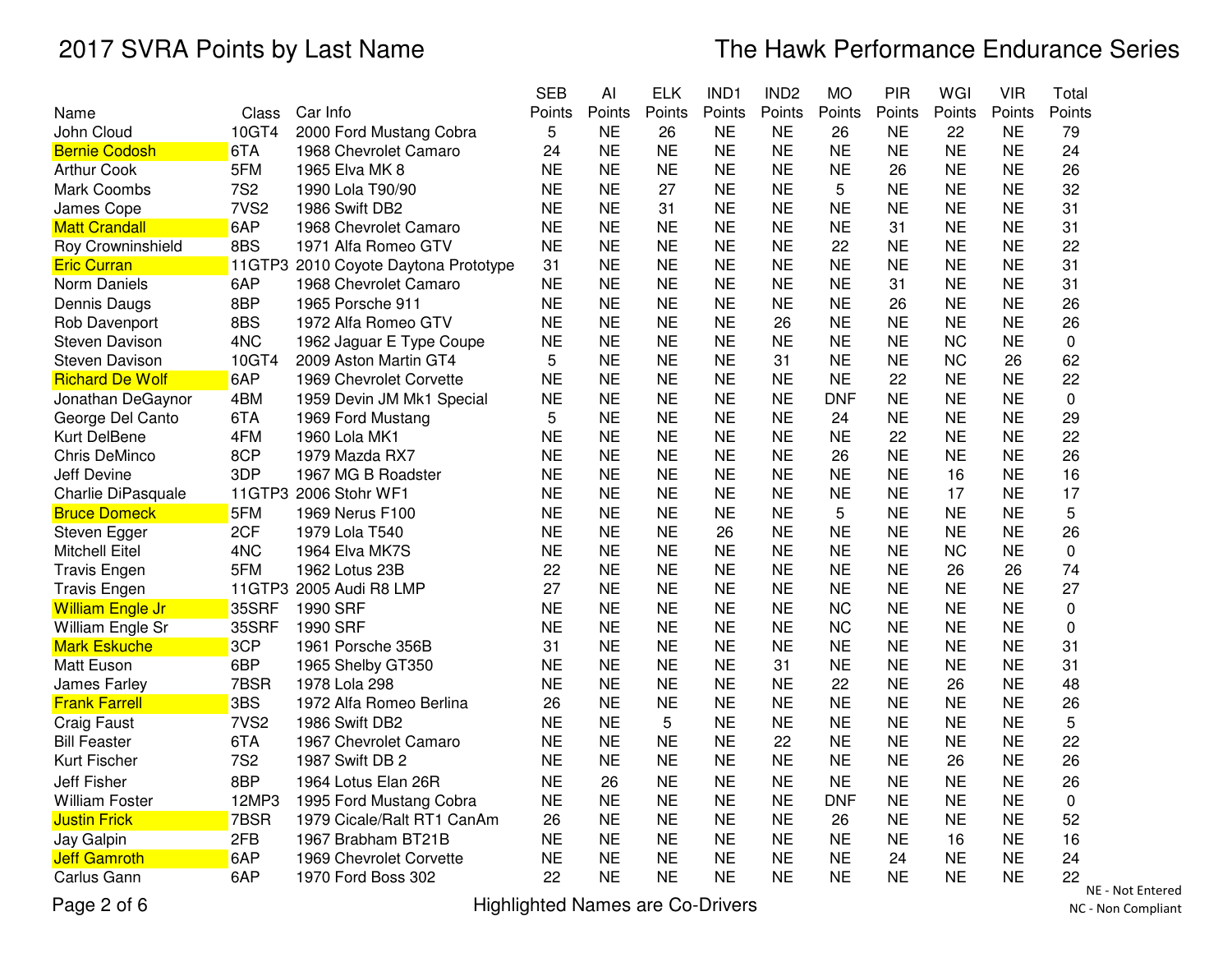|                                        |       |                                       | <b>SEB</b> | Al        | <b>ELK</b> | IND1      | IND <sub>2</sub> | <b>MO</b> | PIR       | WGI        | <b>VIR</b> | Total       |
|----------------------------------------|-------|---------------------------------------|------------|-----------|------------|-----------|------------------|-----------|-----------|------------|------------|-------------|
| Name                                   | Class | Car Info                              | Points     | Points    | Points     | Points    | Points           | Points    | Points    | Points     | Points     | Points      |
| 6AS<br><b>Jeffrey Garrett</b>          |       | 1967 Ford Mustang                     | <b>NE</b>  | <b>NE</b> | <b>NE</b>  | <b>NE</b> | <b>NE</b>        | <b>NE</b> | <b>NE</b> | 26         | <b>NE</b>  | 26          |
| 8CP<br><b>Paul Gaudio</b>              |       | 1966 Lotus Elan                       | <b>NE</b>  | <b>NE</b> | <b>NE</b>  | <b>NE</b> | <b>NE</b>        | <b>NE</b> | 26        | <b>NE</b>  | <b>NE</b>  | 26          |
| <b>Ron Getter</b>                      |       | 11GTP3 2006 Stohr WF1                 | <b>NE</b>  | <b>NE</b> | <b>NE</b>  | <b>NE</b> | <b>NE</b>        | <b>NE</b> | <b>NE</b> | 17         | <b>NE</b>  | 17          |
| <b>Robert Gewirtz</b>                  |       | 11GTP3 2003 Riley MKXI                | <b>NE</b>  | <b>NE</b> | <b>NE</b>  | <b>NE</b> | <b>NE</b>        | 26        | <b>NE</b> | 24         | <b>NE</b>  | 50          |
| <b>James Glass</b><br>6AP              |       | 1971 Chevrolet Corvette               | <b>NE</b>  | <b>NE</b> | <b>NE</b>  | <b>NE</b> | <b>NE</b>        | <b>NE</b> | <b>NE</b> | <b>DNF</b> | <b>NE</b>  | 0           |
| <b>Bill Glavin</b>                     | 12GTU | 1972 BMW 3.0 CSL                      | <b>DNF</b> | <b>NE</b> | <b>NE</b>  | <b>NE</b> | <b>NE</b>        | <b>NE</b> | NE        | <b>DNF</b> | 26         | 26          |
| <b>Billy Glavin</b>                    | 12GTU | 1972 BMW 3.0 CSL                      | <b>NE</b>  | <b>NE</b> | <b>NE</b>  | <b>NE</b> | <b>NE</b>        | <b>NE</b> | <b>NE</b> | <b>DNF</b> | 26         | 26          |
| Juan Gonzalez                          |       | 11GTP3 2010 Oreca LMPC                | <b>NE</b>  | <b>NE</b> | 26         | <b>NE</b> | <b>NE</b>        | <b>NE</b> | <b>NE</b> | <b>NE</b>  | <b>NE</b>  | 26          |
| <b>Bradley Gray</b>                    | 10GT4 | 2004 Mustang Cobra                    | <b>NE</b>  | <b>NE</b> | <b>NE</b>  | <b>NE</b> | <b>NE</b>        | <b>NE</b> | <b>NE</b> | 19         | 22         | 41          |
| Mark Greenberg                         | 10GT4 | 2005 Pontiac GTOR                     | <b>NE</b>  | <b>NE</b> | <b>NE</b>  | <b>NE</b> | <b>NE</b>        | <b>NE</b> | <b>NE</b> | 24         | <b>NE</b>  | 24          |
| 8BP<br>Thomas Grudovich                |       | 1966 Ginetta G4                       | <b>NE</b>  | <b>NE</b> | <b>NE</b>  | <b>NE</b> | <b>NE</b>        | 22        | <b>NE</b> | <b>NE</b>  | <b>NE</b>  | 22          |
| 7VS <sub>2</sub><br><b>Rex Gunning</b> |       | 1985 Lola T598                        | <b>NE</b>  | <b>NE</b> | <b>NE</b>  | <b>NE</b> | <b>NE</b>        | 26        | <b>NE</b> | <b>NE</b>  | <b>NE</b>  | 26          |
| 3CP<br><b>Rick Gurolnick</b>           |       | 1960 Porsche 356 Roadster             | <b>NE</b>  | <b>NE</b> | <b>NE</b>  | <b>NE</b> | <b>NE</b>        | 27        | <b>NE</b> | <b>NE</b>  | <b>NE</b>  | 27          |
| <b>Timothy Haines</b>                  | 10GT4 | 1979 Porsche 911                      | <b>NE</b>  | <b>NE</b> | <b>NE</b>  | <b>NE</b> | <b>NE</b>        | <b>NE</b> | <b>NE</b> | 20         | NE         | 20          |
| 7VS <sub>2</sub><br>David Hale         |       | 1985 Lola T598                        | <b>NE</b>  | <b>NE</b> | <b>NE</b>  | <b>NE</b> | <b>NE</b>        | 26        | ΝE        | <b>NE</b>  | NE         | 26          |
| 6AP<br><b>Pete Halsmer</b>             |       | 1971 Chevrolet Corvette               | <b>NE</b>  | <b>NE</b> | <b>NE</b>  | <b>NE</b> | <b>NE</b>        | <b>NE</b> | <b>NE</b> | <b>DNF</b> | <b>NE</b>  | $\mathbf 0$ |
| 7BSR<br>Chip Halverson                 |       | 1976 Chevron B36                      | <b>DNF</b> | <b>NE</b> | 27         | <b>NE</b> | <b>NE</b>        | <b>NE</b> | <b>NE</b> | <b>NE</b>  | <b>NE</b>  | 27          |
| 8AP<br>Jim Hamblin                     |       | 1968 Porsche 911                      | <b>NE</b>  | <b>NE</b> | <b>NE</b>  | <b>NE</b> | <b>NE</b>        | <b>NE</b> | <b>NE</b> | 26         | <b>NE</b>  | 26          |
| 9F1<br><b>Bruce Hamilton</b>           |       | 2008 Dallara Infinity                 | <b>NE</b>  | <b>NE</b> | <b>NE</b>  | <b>NE</b> | 26               | <b>NE</b> | <b>NE</b> | 26         | <b>NE</b>  | 52          |
| 5FM<br><b>Dave Handy</b>               |       | 1962 Lotus 23B                        | 26         | <b>NE</b> | 26         | <b>NE</b> | 26               | 27        | <b>NE</b> | 22         | 22         | 149         |
| 8BP<br>Lisa Hansen                     |       | 1969 Porsche 911S                     | <b>NE</b>  | <b>NE</b> | 5          | <b>NE</b> | <b>NE</b>        | <b>NE</b> | <b>NE</b> | <b>NE</b>  | <b>NE</b>  | 5           |
| 7BSR<br>John Harrold                   |       | 1978 Chevron B36                      | <b>NE</b>  | <b>NE</b> | <b>NE</b>  | <b>NE</b> | 22               | <b>NE</b> | <b>NE</b> | <b>NE</b>  | <b>NE</b>  | 22          |
| 7BSR<br><b>Ryan Harrold</b>            |       | 1978 Chevron B36                      | <b>NE</b>  | <b>NE</b> | <b>NE</b>  | <b>NE</b> | 22               | <b>NE</b> | <b>NE</b> | <b>NE</b>  | <b>NE</b>  | 22          |
| 5BSR<br>Greg Heacock                   |       | 1967 Costin Nathan GT                 | <b>NE</b>  | <b>NE</b> | <b>NE</b>  | <b>NE</b> | <b>NE</b>        | <b>NE</b> | 26        | <b>NE</b>  | <b>NE</b>  | 26          |
| 6AP<br><b>Cameron Healy</b>            |       | 1974 Porsche 911 RS 3.0               | <b>NE</b>  | <b>NE</b> | <b>NE</b>  | <b>NE</b> | <b>NE</b>        | <b>NE</b> | 27        | <b>NE</b>  | <b>NE</b>  | 27          |
| 6BP<br>James Heck                      |       | 1964 Chevrolet Corvette               | <b>NE</b>  | <b>NE</b> | <b>NE</b>  | <b>NE</b> | <b>NE</b>        | <b>NE</b> | <b>NE</b> | 22         | <b>NE</b>  | 22          |
| 3CP<br><b>Robert Hieb</b>              |       | 1964 Porsche 356C Coupe               | <b>NE</b>  | <b>NE</b> | <b>NE</b>  | <b>NE</b> | <b>NE</b>        | 31        | <b>NE</b> | <b>NE</b>  | <b>NE</b>  | 31          |
| 8NC<br>John Higgins                    |       | 1975 Porsche 911                      | <b>NE</b>  | <b>NE</b> | <b>NE</b>  | <b>NE</b> | <b>NE</b>        | <b>NC</b> | <b>NE</b> | <b>NE</b>  | <b>NE</b>  | 0           |
| John Higgins                           |       | 11GTP1 1985 Porsche Fabcar            | <b>NE</b>  | <b>NE</b> | <b>NE</b>  | <b>NE</b> | <b>NE</b>        | 26        | <b>NE</b> | <b>NE</b>  | <b>NE</b>  | 26          |
| 6AP<br>Colby Hillman                   |       | 1969 Chevrolet Corvette               | <b>NE</b>  | <b>NE</b> | <b>NE</b>  | <b>NE</b> | <b>NE</b>        | <b>NE</b> | <b>NE</b> | 26         | 26         | 52          |
| <b>Joe Hish</b>                        | 12MP1 | 1979 Porsche 924                      | <b>NE</b>  | <b>NE</b> | 26         | <b>NE</b> | <b>NE</b>        | <b>NE</b> | <b>NE</b> | <b>NE</b>  | <b>NE</b>  | 26          |
| <b>Craig Holst</b>                     | 10GT2 | 1989 Porsche 911                      | <b>NE</b>  | <b>NE</b> | <b>NE</b>  | <b>NE</b> | <b>NE</b>        | 26        | <b>NE</b> | <b>NE</b>  | <b>NE</b>  | 26          |
| Dick Howe                              | 10GT2 | 1989 Ford Mustang                     | <b>NE</b>  | <b>NE</b> | <b>NE</b>  | <b>NE</b> | <b>NE</b>        | <b>NE</b> | <b>NE</b> | 26         | <b>NE</b>  | 26          |
| 2CF<br>Michael Hummel                  |       | 1979 Crossle 35F                      | <b>NE</b>  | <b>NE</b> | <b>NE</b>  | <b>NE</b> | <b>NE</b>        | <b>NE</b> | <b>NE</b> | 16         | <b>NE</b>  | 16          |
| 3EP<br>Stephen Hunter                  |       | 1959 Porsche 356A                     | <b>NE</b>  | <b>NE</b> | <b>NE</b>  | <b>NE</b> | <b>NE</b>        | <b>NE</b> | <b>NE</b> | 26         | <b>NE</b>  | 26          |
| Rob Hurley<br>8BP                      |       | 1970 Porsche 911S                     | <b>NE</b>  | <b>NE</b> | <b>NE</b>  | <b>NE</b> | <b>NE</b>        | <b>NE</b> | <b>NE</b> | 26         | <b>NE</b>  | 26          |
| 6NC<br>David Hutchings                 |       | 1972 Porsche 911                      | <b>NE</b>  | <b>NE</b> | <b>NE</b>  | <b>NE</b> | <b>NE</b>        | <b>NC</b> | <b>NE</b> | <b>NE</b>  | <b>NE</b>  | 0           |
| Dominick Incantalupo                   |       | 11GTP3 2011 Oreca FLN 9               | 22         | <b>NE</b> | <b>NE</b>  | <b>NE</b> | <b>NE</b>        | <b>NE</b> | <b>NE</b> | 20         | <b>NE</b>  | 42          |
| 6TA<br>Shannon Ivey                    |       | 1967 Chevrolet Camaro SS              | 27         | <b>NE</b> | 31         | <b>NE</b> | 26               | <b>NE</b> | <b>NE</b> | <b>NE</b>  | <b>NE</b>  | 84          |
| Wayne Jackson                          |       | 11GTP3 2010 Dallara Daytona Prototype | 24         | NE        | NE         | <b>NE</b> | <b>NE</b>        | <b>NE</b> | <b>NE</b> | <b>NE</b>  | <b>NE</b>  | 24          |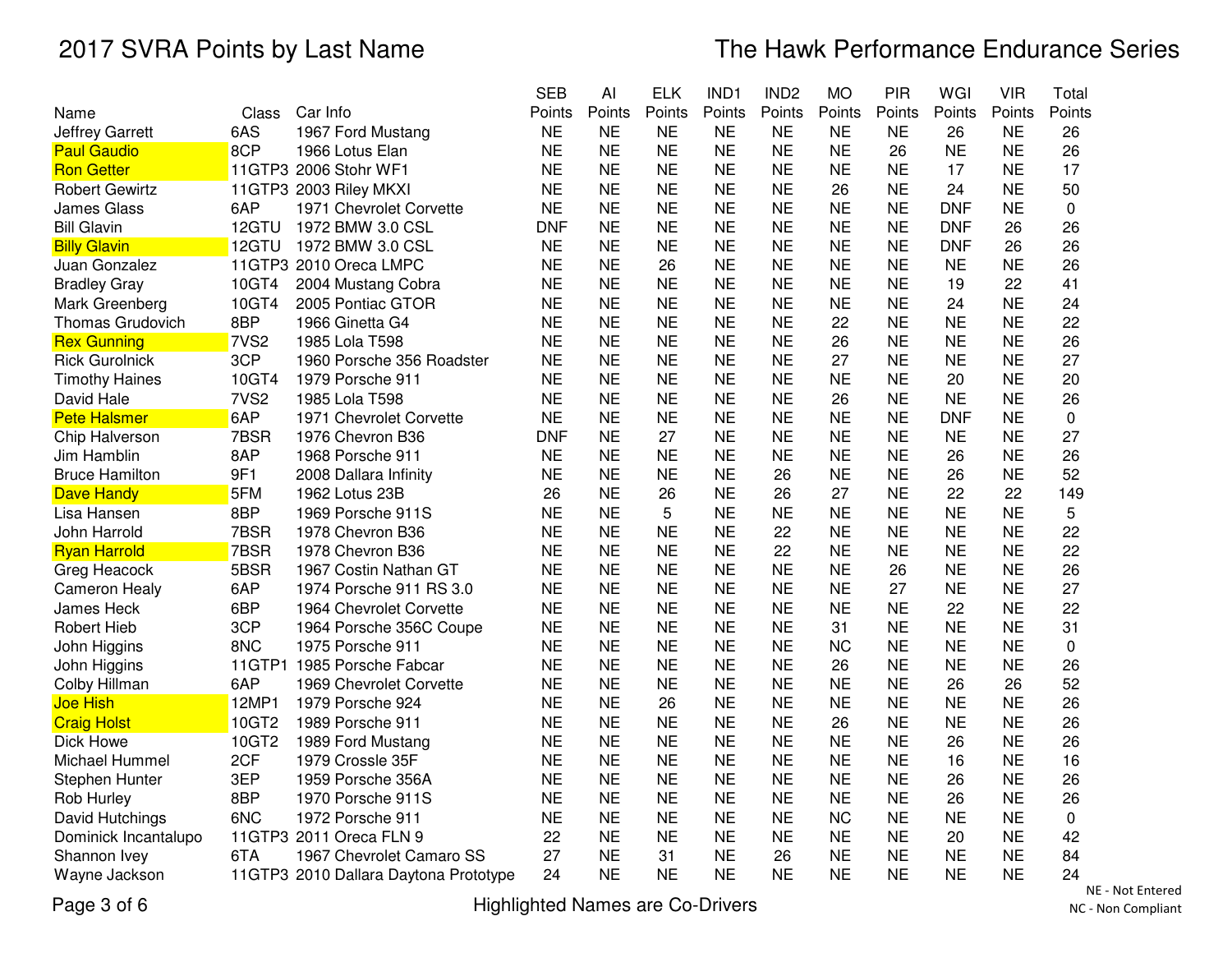|                         |                 |                                       | <b>SEB</b> | Al        | <b>ELK</b>    | IND <sub>1</sub> | IND <sub>2</sub> | <b>MO</b>  | <b>PIR</b> | WGI        | <b>VIR</b> | Total     |
|-------------------------|-----------------|---------------------------------------|------------|-----------|---------------|------------------|------------------|------------|------------|------------|------------|-----------|
| Name                    | Class           | Car Info                              | Points     | Points    | Points        | Points           | Points           | Points     | Points     | Points     | Points     | Points    |
| Jake Jacobs             | 7BSR            | 1971 Chevron B19                      | <b>NE</b>  | <b>NE</b> | <b>NE</b>     | <b>NE</b>        | <b>NE</b>        | <b>NE</b>  | <b>NE</b>  | 22         | <b>NE</b>  | 22        |
| <b>Brad Jaeger</b>      |                 | 11GTP3 2008 Ford Doran Ford GT        | <b>NE</b>  | <b>NE</b> | <b>NE</b>     | <b>NE</b>        | <b>NE</b>        | <b>NE</b>  | <b>NE</b>  | 21         | <b>NE</b>  | 21        |
| <b>Gunnar Jeannette</b> |                 | 11GTP3 2010 Dallara Daytona Prototype | 24         | <b>NE</b> | <b>NE</b>     | <b>NE</b>        | <b>NE</b>        | <b>NE</b>  | <b>NE</b>  | 27         | <b>NE</b>  | 51        |
| Richard Jemison         | 8GT             | 1967 Alfa Romeo Duetto                | <b>NE</b>  | 26        | <b>NE</b>     | <b>NE</b>        | <b>NE</b>        | <b>NE</b>  | <b>NE</b>  | <b>NE</b>  | <b>NE</b>  | 26        |
| Glenn Jividen Jr.       | <b>7S2</b>      | 2000 Carbir CS2                       | <b>NE</b>  | <b>NE</b> | <b>NE</b>     | <b>NE</b>        | 26               | <b>NE</b>  | <b>NE</b>  | <b>NE</b>  | <b>NE</b>  | 26        |
| Thor Johnson            | 4FM             | 1959 Lotus 17                         | <b>NE</b>  | <b>NE</b> | <b>NE</b>     | <b>NE</b>        | <b>NE</b>        | <b>NE</b>  | 26         | <b>NE</b>  | <b>NE</b>  | 26        |
| <b>Curt Kallberg</b>    | 6AP             | 1972 Chevrolet Corvette               | <b>NE</b>  | <b>NE</b> | <b>NE</b>     | <b>NE</b>        | <b>NE</b>        | <b>NE</b>  | 5          | <b>NE</b>  | <b>NE</b>  | 5         |
| <b>Toni Kasemets</b>    | 9F1             | 2008 Dallara Infinity                 | <b>NE</b>  | <b>NE</b> | <b>NE</b>     | <b>NE</b>        | <b>NE</b>        | <b>NE</b>  | <b>NE</b>  | 26         | <b>NE</b>  | 26        |
| <b>Jim Kelly</b>        | <b>7S2</b>      | 1989 Lola T90/90                      | <b>NE</b>  | <b>NE</b> | <b>NE</b>     | <b>NE</b>        | <b>NE</b>        | 5          | <b>NE</b>  | <b>NE</b>  | <b>NE</b>  | 5         |
| Jay Kjoller             | 10GT2           | 1989 Porsche 911                      | <b>NE</b>  | <b>NE</b> | <b>NE</b>     | <b>NE</b>        | <b>NE</b>        | 26         | <b>NE</b>  | <b>NE</b>  | <b>NE</b>  | 26        |
| <b>Richard Kurtz</b>    | 6TA             | 1965 Ford Mustang                     | <b>NE</b>  | <b>NE</b> | 24            | <b>NE</b>        | <b>NE</b>        | <b>NE</b>  | <b>NE</b>  | 22         | <b>NE</b>  | 46        |
| Paul LaHaye             | 7S <sub>2</sub> | 1989 Lola T90/90                      | <b>NE</b>  | <b>NE</b> | <b>NE</b>     | <b>NE</b>        | <b>NE</b>        | 5          | <b>NE</b>  | <b>NE</b>  | <b>NE</b>  | 5         |
| Simon Lane              | 6TA             | 1968 Chevrolet Camaro                 | 24         | <b>NE</b> | <b>NE</b>     | <b>NE</b>        | <b>NE</b>        | <b>NE</b>  | <b>NE</b>  | <b>NE</b>  | <b>NE</b>  | 24        |
| <b>Eric Langbein</b>    | 2CF             | 1979 Crossle 35F                      | <b>NE</b>  | <b>NE</b> | <b>NE</b>     | <b>NE</b>        | <b>NE</b>        | <b>NE</b>  | <b>NE</b>  | 16         | <b>NE</b>  | 16        |
| David Lasco             | 6BP             | 1966 Shelby Mustang                   | <b>NE</b>  | <b>NE</b> | <b>NE</b>     | <b>NE</b>        | 22               | <b>NE</b>  | <b>NE</b>  | <b>NE</b>  | <b>NE</b>  | 22        |
| <b>Butch Leitzinger</b> |                 | 11GTP3 2010 Oreca LMPC                | <b>NE</b>  | <b>NE</b> | 26            | <b>NE</b>        | <b>NE</b>        | <b>NE</b>  | <b>NE</b>  | 5          | <b>NE</b>  | 31        |
| Dirk Leuenberger        | 10GT4           | 2010 Dodge Viper                      | <b>NE</b>  | <b>NE</b> | <b>NE</b>     | <b>NE</b>        | 27               | <b>NE</b>  | <b>NE</b>  | <b>NE</b>  | <b>NE</b>  | 27        |
| David Lloyds            | 10SC2           | 1993 Chevrolet Lumina                 | <b>NE</b>  | <b>NE</b> | <b>NE</b>     | <b>NE</b>        | <b>NE</b>        | <b>NE</b>  | <b>NE</b>  | <b>DNF</b> | <b>NE</b>  | 0         |
| Larry Lunda             | 12MP1           | 1979 Porsche 924                      | <b>NE</b>  | <b>NE</b> | 26            | <b>NE</b>        | <b>NE</b>        | <b>NE</b>  | <b>NE</b>  | <b>NE</b>  | <b>NE</b>  | 26        |
| Eric Lux                | 10GT4           | 2011 Mercedes SLS                     | <b>NE</b>  | <b>NE</b> | <b>NE</b>     | <b>NE</b>        | <b>NE</b>        | <b>NE</b>  | <b>NE</b>  | 31         | <b>NE</b>  | 31        |
| <b>Bob Macherione</b>   | 8DP             | 1967 Alfa Duetto                      | <b>NE</b>  | <b>NE</b> | <b>NE</b>     | <b>NE</b>        | <b>NE</b>        | <b>NE</b>  | 26         | <b>NE</b>  | <b>NE</b>  | 26        |
| <b>Claude Malette</b>   | <b>7S2</b>      | 1990 Lola T90/91                      | <b>DNF</b> | <b>NE</b> | <b>NE</b>     | <b>NE</b>        | <b>NE</b>        | <b>NE</b>  | <b>NE</b>  | <b>NE</b>  | <b>NE</b>  | 0         |
| Alain Matrat            | 9F <sub>2</sub> | 1987 Martini MK 53 Super Vee          | <b>NE</b>  | <b>NE</b> | <b>NE</b>     | <b>NE</b>        | <b>NE</b>        | <b>NE</b>  | <b>NE</b>  | 26         | <b>NE</b>  | 26        |
| Ken McKinnon            | 10GT2           | 1972 Porsche 911 RSR                  | 26         | <b>NE</b> | <b>NE</b>     | <b>NE</b>        | <b>NE</b>        | <b>NE</b>  | <b>NE</b>  | <b>NE</b>  | <b>NE</b>  | 26        |
| Peter McLaughlin        | 5FM             | 1962 Lotus 23B                        | 26         | <b>NE</b> | 26            | <b>NE</b>        | 26               | 27         | <b>NE</b>  | 22         | 22         | 149       |
| Peter McLaughlin        | 7BSR            | 1979 Cicale/Ralt RT1 CanAm            | 26         | <b>NE</b> | 31            | <b>NE</b>        | 26               | 26         | <b>NE</b>  | <b>NE</b>  | <b>NE</b>  | 109       |
| Francesco Melandri      | 10GT4           | 1996 Porsche 993 TT                   | 31         | <b>NE</b> | <b>NE</b>     | <b>NE</b>        | <b>NE</b>        | <b>NE</b>  | <b>NE</b>  | <b>NE</b>  | <b>NE</b>  | 31        |
| Eve Mincheff            | 6AP             | 1969 Chevrolet Corvette               | <b>NE</b>  | <b>NE</b> | <b>NE</b>     | <b>NE</b>        | <b>NE</b>        | <b>NE</b>  | 22         | <b>NE</b>  | <b>NE</b>  | 22        |
| Jacqulyn Mincheff       | 6AP             | 1969 Chevrolet Corvette               | <b>NE</b>  | <b>NE</b> | <b>NE</b>     | <b>NE</b>        | <b>NE</b>        | <b>NE</b>  | 24         | <b>NE</b>  | <b>NE</b>  | 24        |
| Jeff Mitchell           | 8RS             | 1974 BMW 2002                         | <b>NE</b>  | <b>NE</b> | <b>NE</b>     | <b>NE</b>        | <b>NE</b>        | <b>DNF</b> | <b>NE</b>  | <b>NE</b>  | <b>NE</b>  | 0         |
| <b>Robert Mocas</b>     | 8DP             | 1969 Alfa Romeo Spider                | 26         | <b>NE</b> | <b>NE</b>     | <b>NE</b>        | <b>NE</b>        | 26         | <b>NE</b>  | 26         | 26         | 104       |
| <b>Charles Monk</b>     | <b>11GTP1</b>   | 1985 Porsche Fabcar                   | <b>NE</b>  | <b>NE</b> | <b>NE</b>     | <b>NE</b>        | <b>NE</b>        | 26         | <b>NE</b>  | <b>NE</b>  | <b>NE</b>  | 26        |
| <b>LP Montour</b>       | 10GT4           | 2012 Aston Martin GT3                 | <b>NE</b>  | <b>NE</b> | <b>NE</b>     | <b>NE</b>        | <b>NE</b>        | <b>NE</b>  | <b>NE</b>  | 27         | <b>NE</b>  | 27        |
| Marc Montour            | 10GT4           | 2012 Aston Martin GT3                 | <b>NE</b>  | <b>NE</b> | <b>NE</b>     | <b>NE</b>        | <b>NE</b>        | <b>NE</b>  | <b>NE</b>  | 27         | <b>NE</b>  | 27        |
| <b>Rick Mooney</b>      | 6BP             | 1968 Chevrolet Corvette Roadste NE    |            | <b>NE</b> | <b>NE</b>     | <b>NE</b>        | <b>NE</b>        | <b>NE</b>  | <b>NE</b>  | 31         | <b>NE</b>  | 31        |
| <b>Gary Moore</b>       | 6BP             | 1965 Shelby GT350                     | <b>NE</b>  | <b>NE</b> | <b>NE</b>     | <b>NE</b>        | 31               | <b>NE</b>  | <b>NE</b>  | 5          | <b>NE</b>  | 36        |
| <b>Michael Moss</b>     | 5ASR            | 1969 Lola T70 Mk3 B                   | <b>NE</b>  | <b>NE</b> | <b>NE</b>     | <b>NE</b>        | <b>NE</b>        | 26         | <b>NE</b>  | 26         | <b>NE</b>  | 52        |
| <b>Phil Mulacek</b>     | 5GT             | 1964 Shelby 289 Cobra                 | <b>NE</b>  | 26        | <b>NE</b>     | <b>NE</b>        | <b>NE</b>        | <b>NE</b>  | <b>NE</b>  | <b>NE</b>  | <b>NE</b>  | 26        |
| <b>Phil Mulacek</b>     | 6BP             | 1967 Shelby GT350                     | <b>NE</b>  | <b>NE</b> | <b>NE</b>     | <b>NE</b>        | 20               | <b>NE</b>  | <b>NE</b>  | <b>NE</b>  | <b>NE</b>  | 20        |
| Phil Mulacek            | 7M              | 1967 GT40 MKII                        | <b>NE</b>  | <b>NE</b> | $N\mathsf{E}$ | <b>NE</b>        | 26               | <b>NE</b>  | <b>NE</b>  | <b>NE</b>  | <b>NE</b>  | 26        |
|                         |                 | لمتابعات والمارد فالبار               |            |           |               |                  |                  |            |            |            |            | <b>NE</b> |

Page 4 of 6

Highlighted Names are Co-Drivers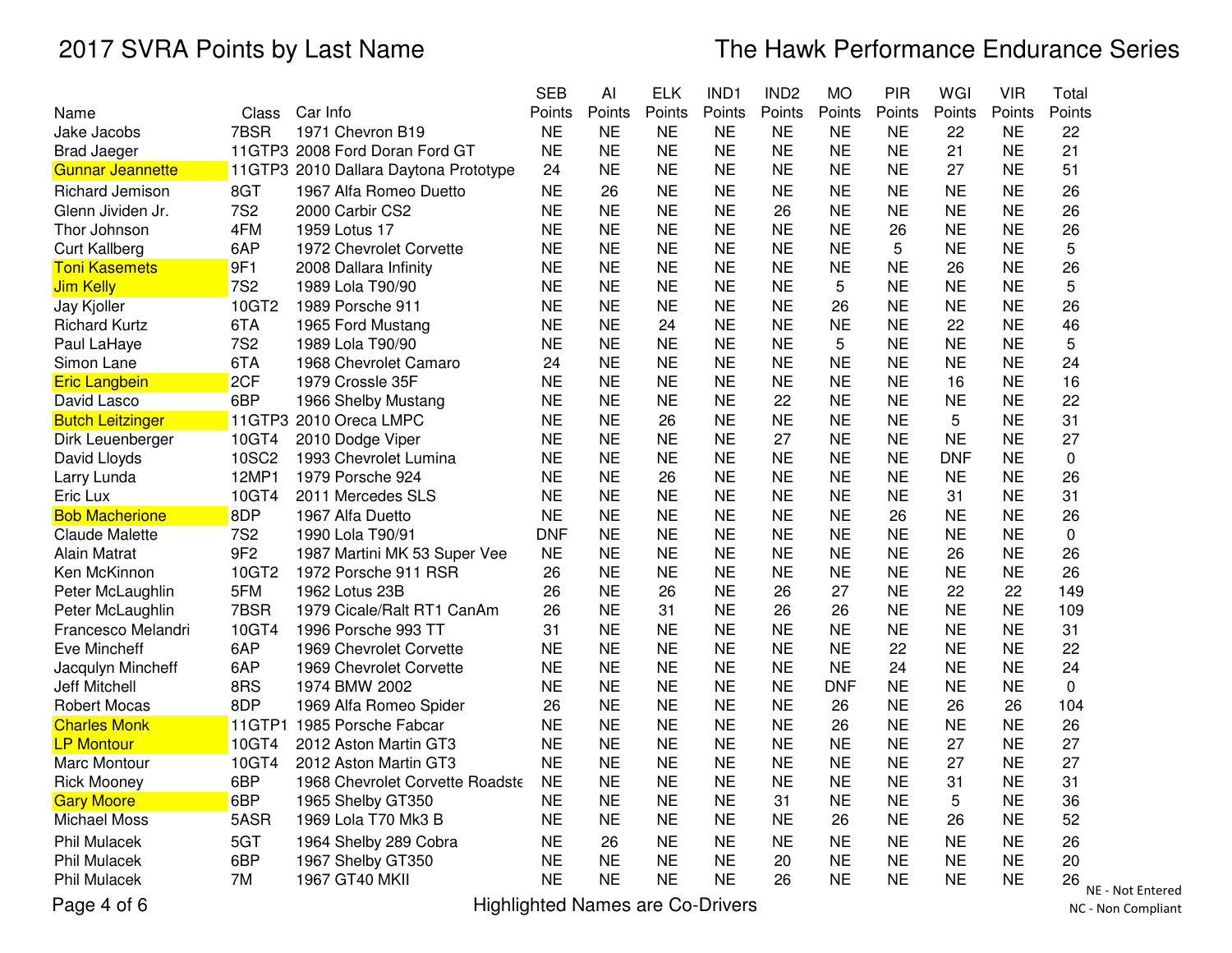|                         |                 |                                      | <b>SEB</b> | AI         | <b>ELK</b> | IND1      | IND <sub>2</sub> | <b>MO</b>  | PIR       | WGI          | <b>VIR</b> | Total        |
|-------------------------|-----------------|--------------------------------------|------------|------------|------------|-----------|------------------|------------|-----------|--------------|------------|--------------|
| Name                    | Class           | Car Info                             | Points     | Points     | Points     | Points    | Points           | Points     | Points    | Points       | Points     | Points       |
| <b>Sterling Mulacek</b> | 6BP             | 1966 Shelby GT350                    | <b>NE</b>  | 22         | <b>NE</b>  | <b>NE</b> | 21               | <b>NE</b>  | <b>NE</b> | <b>NE</b>    | <b>NE</b>  | 43           |
| John Murray             | 12MP1           | 1973 Datsun 260Z                     | <b>NE</b>  | <b>NE</b>  | <b>NE</b>  | <b>NE</b> | <b>NE</b>        | <b>NE</b>  | 22        | <b>NE</b>    | <b>NE</b>  | 22           |
| Jeff Neathery           | 6AS             | 1966 Ford Mustang Notchback          | <b>NE</b>  | <b>NE</b>  | <b>NE</b>  | <b>NE</b> | <b>NE</b>        | <b>NE</b>  | <b>NE</b> | 22           | <b>NE</b>  | 22           |
| <b>Andrew Nelson</b>    | 1CS             | 1963 Austin Mini Cooper S            | <b>NE</b>  | <b>NE</b>  | <b>NE</b>  | <b>NE</b> | <b>NE</b>        | 26         | <b>NE</b> | <b>NE</b>    | <b>NE</b>  | 26           |
| <b>Hal Nichols</b>      | 8BS             | 1971 Alfa Romeo GTV                  | 24         | <b>NE</b>  | <b>NE</b>  | <b>NE</b> | <b>NE</b>        | 26         | <b>NE</b> | <b>NE</b>    | <b>NE</b>  | 50           |
| <b>Ray Nichols</b>      | 8BS             | 1971 Alfa Romeo GTV                  | <b>NE</b>  | <b>NE</b>  | <b>NE</b>  | <b>NE</b> | <b>NE</b>        | 26         | <b>NE</b> | <b>NE</b>    | <b>NE</b>  | 26           |
| <b>Dennis Olthoff</b>   | 6TA             | 1967 Chevrolet Camaro                | <b>NE</b>  | <b>NE</b>  | <b>NE</b>  | <b>NE</b> | 22               | <b>NE</b>  | <b>NE</b> | <b>NE</b>    | <b>NE</b>  | 22           |
| <b>Tony Parella</b>     | 4BP             | 1958 Chevrolet Corvette              | <b>NE</b>  | <b>NE</b>  | <b>NE</b>  | <b>NE</b> | <b>NE</b>        | <b>NE</b>  | <b>NE</b> | <b>DNF</b>   | <b>NE</b>  | $\mathbf 0$  |
| Henry Payne IV          | <b>7S2</b>      | 1988 Lola T88-90                     | <b>NE</b>  | <b>NE</b>  | 24         | <b>NE</b> | <b>NE</b>        | 31         | <b>NE</b> | <b>NE</b>    | <b>NE</b>  | 55           |
| <b>Henry Payne V</b>    | 7S <sub>2</sub> | 1988 Lola T88-90                     | <b>NE</b>  | <b>NE</b>  | 24         | <b>NE</b> | <b>NE</b>        | 31         | <b>NE</b> | <b>NE</b>    | <b>NE</b>  | 55           |
| <b>David Perelle</b>    | 8AP             | 1978 Datsun 280 Z                    | <b>NE</b>  | <b>DNF</b> | <b>NE</b>  | <b>NE</b> | <b>NE</b>        | <b>NE</b>  | <b>NE</b> | <b>NE</b>    | <b>NE</b>  | $\mathbf 0$  |
| Jerry Peters            | 8AP             | 1970 Porsche 914/6 GT                | <b>NE</b>  | 26         | <b>NE</b>  | <b>NE</b> | <b>NE</b>        | <b>NE</b>  | <b>NE</b> | <b>NE</b>    | <b>NE</b>  | 26           |
| C. Skip Pfeffer         | <b>7S2</b>      | 1987 Lola T-8790                     | <b>NE</b>  | <b>NE</b>  | 22         | <b>NE</b> | <b>NE</b>        | <b>NE</b>  | <b>NE</b> | <b>NE</b>    | <b>NE</b>  | 22           |
| <b>Steve Phillips</b>   | 12MP3           | 2001 BMW M3                          | 26         | <b>NE</b>  | <b>NE</b>  | <b>NE</b> | <b>NE</b>        | <b>NE</b>  | <b>NE</b> | <b>NE</b>    | <b>NE</b>  | 26           |
| <b>Eric Pickering</b>   | 8AP             | 1974 Porsche 914/6                   | <b>NE</b>  | <b>NE</b>  | <b>NE</b>  | <b>NE</b> | <b>NE</b>        | 22         | <b>NE</b> | <b>NE</b>    | <b>NE</b>  | 22           |
| <b>Jennifer Pillion</b> | 3CP             | 1960 Porsche 356B Coupe              | <b>NE</b>  | <b>NE</b>  | <b>NE</b>  | <b>NE</b> | <b>NE</b>        | 24         | <b>NE</b> | <b>NE</b>    | <b>NE</b>  | 24           |
| <b>Marcus Pillion</b>   | 3CP             | 1960 Porsche 356B Coupe              | 24         | 27         | <b>NE</b>  | <b>NE</b> | 26               | 24         | <b>NE</b> | <b>NE</b>    | <b>NE</b>  | 101          |
| <b>Kristen Poole</b>    | 8CP             | 1970 Porsche 914/6                   | 26         | <b>NE</b>  | 26         | <b>NE</b> | 26               | 22         | <b>NE</b> | 31           | 22         | 153          |
| <b>Russell Poole</b>    | 8CP             | 1970 Porsche 914/6                   | 26         | <b>NE</b>  | 26         | <b>NE</b> | 26               | 22         | <b>NE</b> | 31           | 22         | 153          |
| David Porter            | 3BS             | 1965 Ford Lotus Cortina Mk1          | <b>NE</b>  | <b>NE</b>  | <b>NE</b>  | <b>NE</b> | <b>NE</b>        | <b>NE</b>  | <b>NE</b> | $\mathbf{1}$ | <b>NE</b>  | $\mathbf{1}$ |
| <b>Mike Pranka</b>      | 3EP             | 1971 Alfa Romeo Spider               | <b>NE</b>  | <b>NE</b>  | <b>NE</b>  | <b>NE</b> | <b>NE</b>        | 26         | <b>NE</b> | <b>NE</b>    | <b>NE</b>  | 26           |
| Joel Quadracci          | 9F1             | 1997 Lola T97/20                     | <b>NE</b>  | <b>NE</b>  | 26         | <b>NE</b> | <b>NE</b>        | <b>NE</b>  | <b>NE</b> | <b>NE</b>    | <b>NE</b>  | 26           |
| Doug Radix              | 1FP             | 1955 Mercedes-Benz 190 SL            | 26         | 26         | 26         | <b>NE</b> | <b>NE</b>        | <b>NE</b>  | <b>NE</b> | <b>NE</b>    | <b>NE</b>  | 78           |
| <b>Sean Rayhal</b>      |                 | 11GTP3 2011 Oreca FLN 9              | <b>NE</b>  | <b>NE</b>  | <b>NE</b>  | <b>NE</b> | <b>NE</b>        | <b>NE</b>  | <b>NE</b> | 20           | <b>NE</b>  | 20           |
| <b>Brady Refenning</b>  | 8AP             | 1970 Porsche 914/6 GT                | <b>NE</b>  | 26         | <b>NE</b>  | <b>NE</b> | <b>NE</b>        | <b>NE</b>  | <b>NE</b> | <b>NE</b>    | <b>NE</b>  | 26           |
| John Reisman            |                 | 11GTP3 2010 Coyote Daytona Prototype | 31         | <b>NE</b>  | <b>NE</b>  | <b>NE</b> | <b>NE</b>        | <b>NE</b>  | <b>NE</b> | 31           | <b>NE</b>  | 62           |
| <b>Curt Richards</b>    | 8GT             | 1991 BMW 318                         | <b>NE</b>  | <b>NE</b>  | <b>NE</b>  | <b>NE</b> | <b>NE</b>        | <b>NE</b>  | <b>NE</b> | 26           | <b>NE</b>  | 26           |
| <b>Mike Rife</b>        | 6BP             | 1964 Chevrolet Corvette              | <b>NE</b>  | <b>NE</b>  | <b>NE</b>  | <b>NE</b> | <b>NE</b>        | <b>NE</b>  | <b>NE</b> | 22           | <b>NE</b>  | 22           |
| Jerry Robinson          | 12MP3           | 2010 Dodge Viper                     | <b>NE</b>  | <b>NE</b>  | <b>NE</b>  | <b>NE</b> | 26               | <b>NE</b>  | <b>NE</b> | <b>NE</b>    | <b>NE</b>  | 26           |
| <b>Jeff Rocco</b>       | 10SC3           | 2006 Ford Fusion SC                  | <b>NE</b>  | <b>NE</b>  | 26         | <b>NE</b> | <b>NE</b>        | <b>NE</b>  | <b>NE</b> | <b>NE</b>    | <b>NE</b>  | 26           |
| Alex Rorke              | 8CP             | 1965 Lotus Elan                      | <b>NE</b>  | <b>NE</b>  | 22         | <b>NE</b> | <b>NE</b>        | <b>NE</b>  | <b>NE</b> | <b>NE</b>    | <b>NE</b>  | 22           |
| <b>David Russell</b>    | 10GT4           | 2009 Aston Martin GT4                | <b>NE</b>  | <b>NE</b>  | <b>NE</b>  | <b>NE</b> | 31               | <b>NE</b>  | <b>NE</b> | 21           | <b>NE</b>  | 52           |
| <b>Byron Sanborn</b>    | 4FM             | 1959 Lotus 17                        | <b>NE</b>  | <b>NE</b>  | <b>NE</b>  | <b>NE</b> | <b>NE</b>        | <b>NE</b>  | 26        | <b>NE</b>    | <b>NE</b>  | 26           |
| John Schrecker          | 3CP             | 1964 Porsche 356                     | <b>NE</b>  | 24         | <b>NE</b>  | <b>NE</b> | <b>NE</b>        | <b>NE</b>  | <b>NE</b> | <b>NE</b>    | <b>NE</b>  | 24           |
| Lawrence Schumacher     | 10GT4           | 2008 Porsche Cup GT3 Cup             | <b>NE</b>  | <b>NE</b>  | <b>NE</b>  | <b>NE</b> | <b>NE</b>        | <b>DNF</b> | <b>NE</b> | <b>NE</b>    | <b>NE</b>  | $\mathbf 0$  |
| <b>Steve Scullen</b>    |                 | 11GTP3 2007 Lola B07/18 LMP1         | <b>NE</b>  | <b>NE</b>  | <b>NE</b>  | <b>NE</b> | <b>NE</b>        | <b>NE</b>  | <b>NE</b> | 27           | <b>NE</b>  | 27           |
| <b>Gregory Seferian</b> | 3BS             | 1972 Alfa Romeo Berlina              | 26         | <b>NE</b>  | <b>NE</b>  | <b>NE</b> | <b>NE</b>        | <b>NE</b>  | <b>NE</b> | <b>NE</b>    | <b>NE</b>  | 26           |
| <b>Stephen Seitz</b>    | 6BP             | 1965 Ford Mustang                    | <b>NE</b>  | <b>NE</b>  | <b>NE</b>  | <b>NE</b> | <b>NE</b>        | <b>NE</b>  | <b>NE</b> | 27           | <b>NE</b>  | 27           |
| <b>Patrick Sessions</b> | 6BP             | 1966 Shelby GT350                    | 26         | <b>NE</b>  | <b>NE</b>  | <b>NE</b> | 27               | <b>NE</b>  | <b>NE</b> | 24           | 24         | 101          |